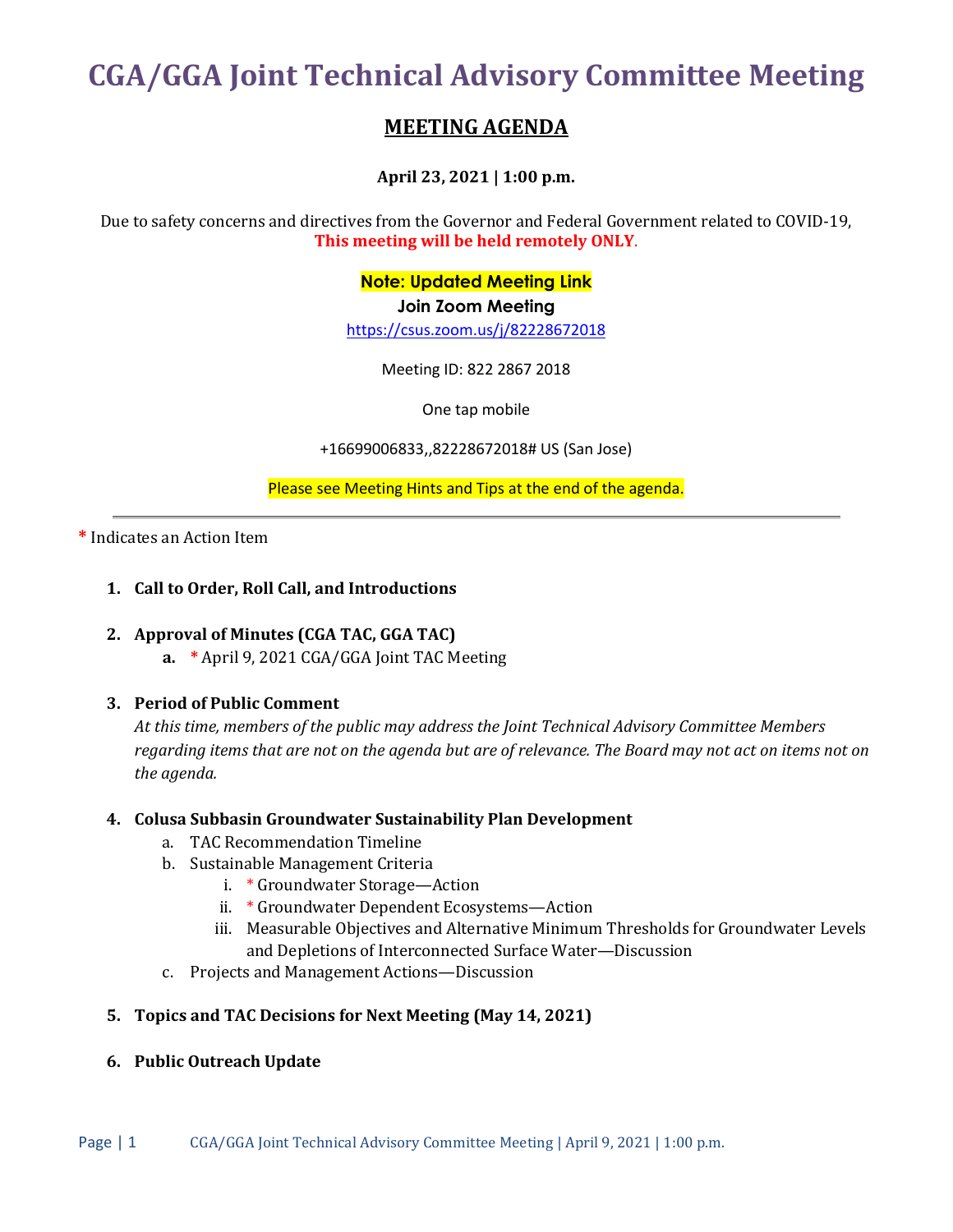**7. Member Reports and Comments**

## **8. Adjourn**